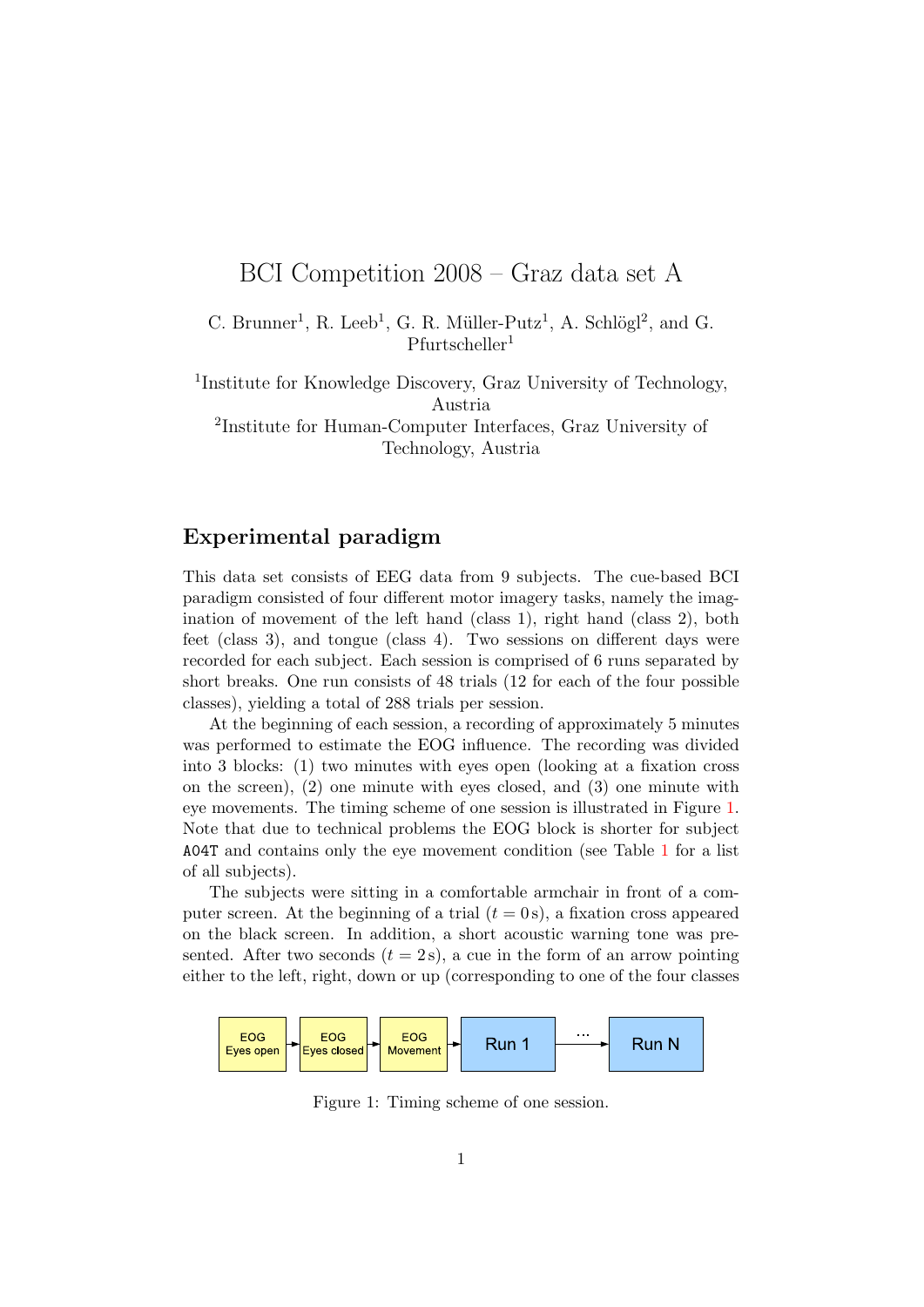

<span id="page-1-0"></span>Figure 2: Timing scheme of the paradigm.

left hand, right hand, foot or tongue) appeared and stayed on the screen for 1.25 s. This prompted the subjects to perform the desired motor imagery task. No feedback was provided. The subjects were ask to carry out the motor imagery task until the fixation cross disappeared from the screen at  $t = 6$  s. A short break followed where the screen was black again. The paradigm is illustrated in Figure [2.](#page-1-0)

#### Data recording

Twenty-two Ag/AgCl electrodes (with inter-electrode distances of 3.5 cm) were used to record the EEG; the montage is shown in Figure [3](#page-1-1) left. All signals were recorded monopolarly with the left mastoid serving as reference and the right mastoid as ground. The signals were sampled with 250 Hz and bandpass-filtered between 0.5 Hz and 100 Hz. The sensitivity of the amplifier was set to  $100 \text{ uV}$ . An additional  $50 \text{ Hz}$  notch filter was enabled to suppress line noise.



<span id="page-1-1"></span>Figure 3: Left: Electrode montage corresponding to the international 10-20 system. Right: Electrode montage of the three monopolar EOG channels.

In addition to the 22 EEG channels, 3 monopolar EOG channels were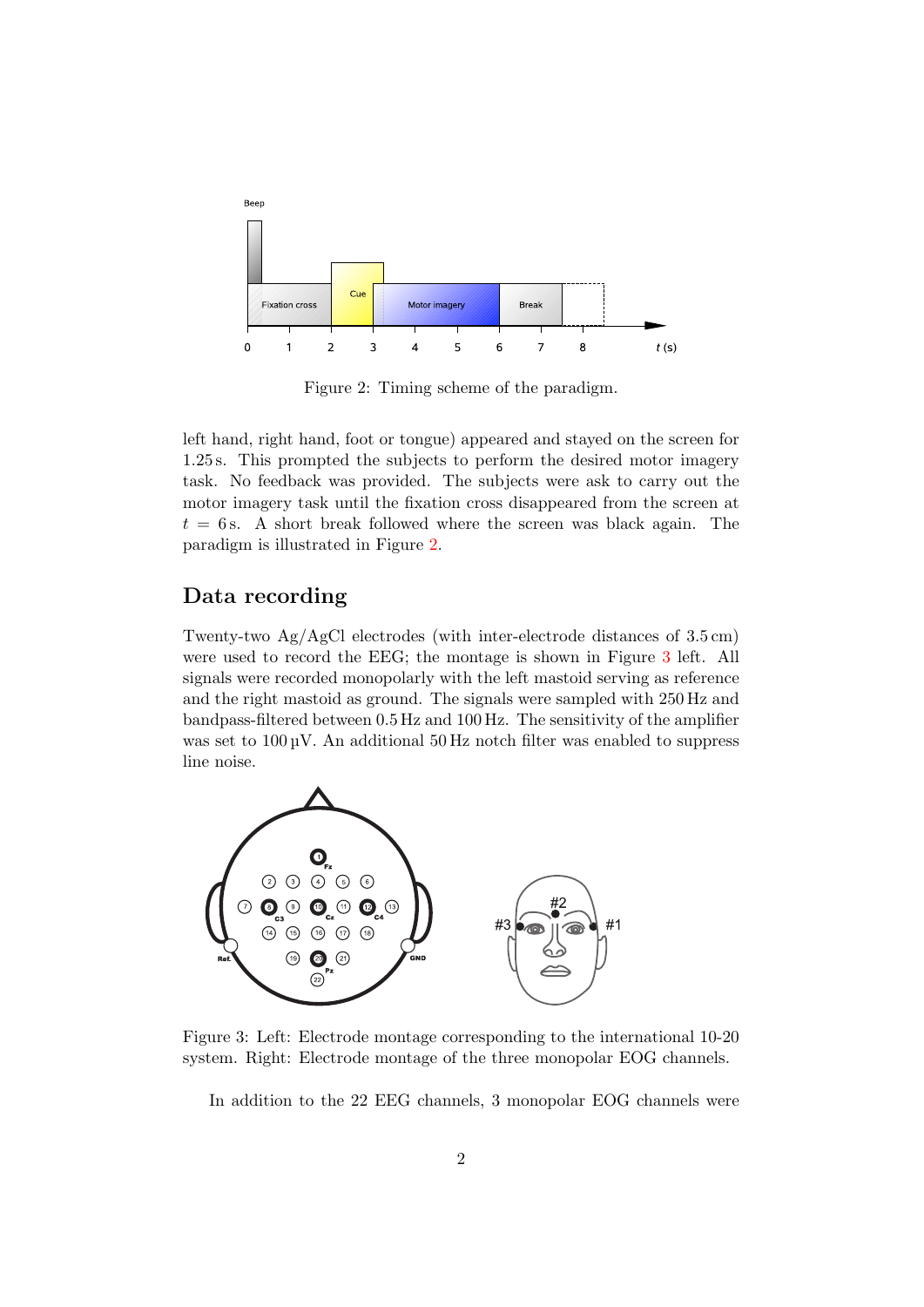recorded and also sampled with 250 Hz (see Figure [3](#page-1-1) right). They were bandpass filtered between 0.5 Hz and 100 Hz (with the 50 Hz notch filter enabled), and the sensitivity of the amplifier was set to 1 mV. The EOG channels are provided for the subsequent application of artifact processing methods [\[1\]](#page-4-0) and must not be used for classification.

A visual inspection of all data sets was carried out by an expert and trials containing artifacts were marked. Eight out of the total of nine data sets were analyzed in [\[2,](#page-5-0) [3\]](#page-5-1).

#### Data file description

All data sets are stored in the General Data Format for biomedical signals (GDF), one file per subject and session. However, only one session contains the class labels for all trials, whereas the other session will be used to test the classifier and hence to evaluate the performance. All files are listed in Table [1.](#page-2-0) Note that the evaluation sets will be made available after the deadline of the competition (except for one file from subject A01 which serves as an example). The GDF files can be loaded using the open-source toolbox BioSig, available for free at <http://biosig.sourceforge.net/>. There are versions for Octave<sup>[1](#page-2-1)</sup>/FreeMat<sup>[2](#page-2-2)</sup>/MATLAB<sup>[3](#page-2-3)</sup> as well as a library for  $C/C++$ .

| ID) | Training | Evaluation          |
|-----|----------|---------------------|
| 1   | A01T.gdf | A01E.gdf            |
| 2   | A02T.gdf | $A02E$ .gdf         |
| 3   | A03T.gdf | $A03E$ . $gdf$      |
| 4   | A04T.gdf | <del>A04E.gdf</del> |
| 5   | A05T.gdf | $A05E$ . $gdf$      |
| 6   | A06T.gdf | $A06E$ . $gdf$      |
| 7   | A07T.gdf | $A07E$ .gdf         |
| 8   | A08T.gdf | $A08E$ .gdf         |
| 9   | A09T.gdf | $A09E$ .gdf         |

<span id="page-2-0"></span>Table 1: List of all files contained in the data set, the striked out evaluation data sets will be provided after the deadline of the competition. Note that due to technical problems the EOG block is shorter for subject A04T and contains only the eye movement condition.

A GDF file can be loaded with the BioSig toolbox with the following command in Octave/FreeMat/MATLAB (for C/C++, the corresponding function HDRTYPE\* sopen and size\_t sread must be called):

 $[s, h] =$ sload('A01T.gdf');

<span id="page-2-1"></span><sup>1</sup> <http://www.gnu.org/software/octave/>

<span id="page-2-2"></span> $\mathrm{^{2}http://freement.sourcefore,net/}}$ 

<span id="page-2-3"></span><sup>&</sup>lt;sup>3</sup>The MathWorks, Inc., Natick, MA, USA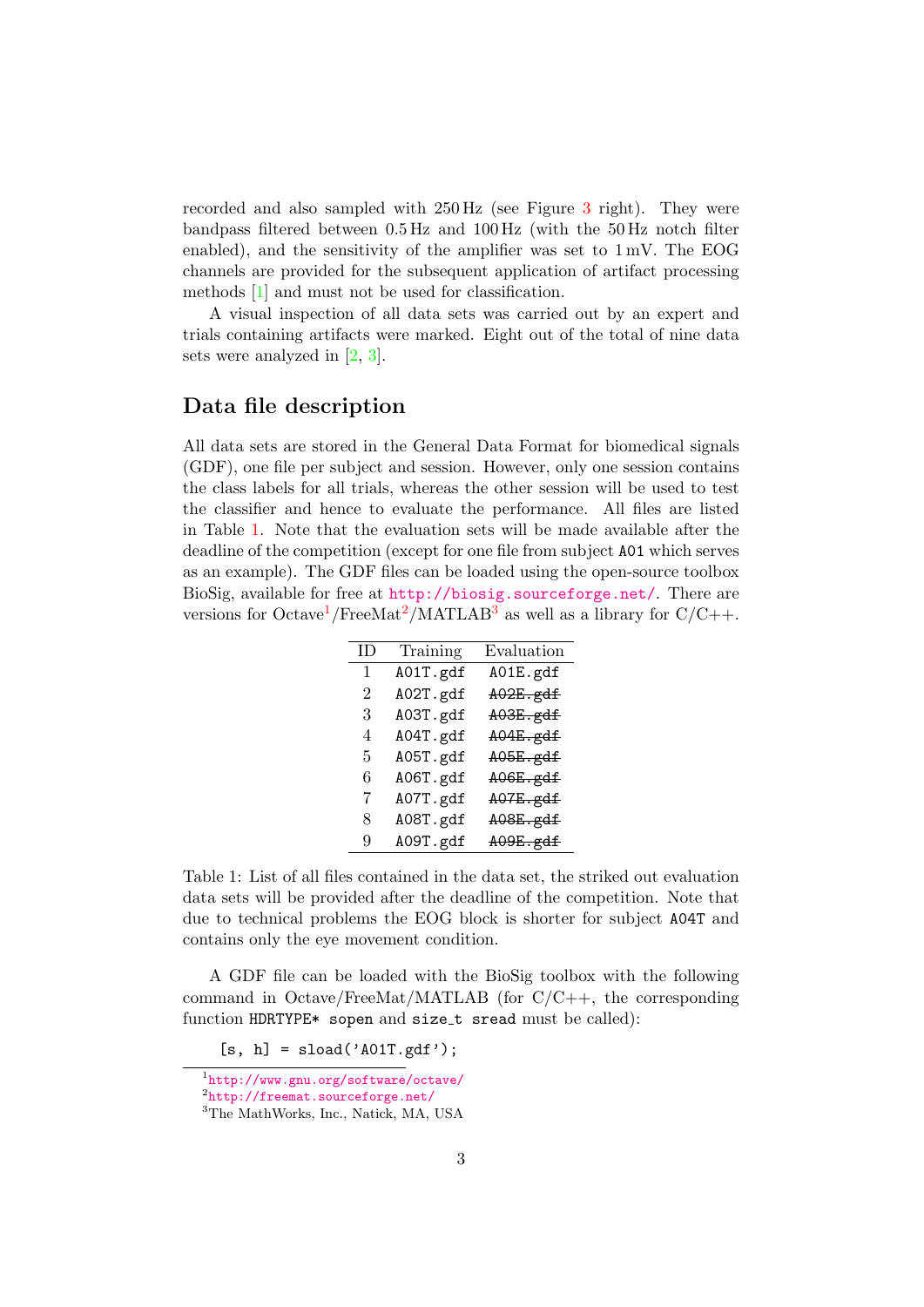| Event type |           | Description                   |  |
|------------|-----------|-------------------------------|--|
| 276        | 0x0114    | Idling EEG (eyes open)        |  |
| 277        | 0x0115    | Idling EEG (eyes closed)      |  |
| 768        | 0x0300    | Start of a trial              |  |
| 769        | 0x0301    | Cue onset left (class $1$ )   |  |
| 770        | 0x0302    | Cue onset right (class $2$ )  |  |
| 771        | 0x0303    | Cue onset foot (class $3$ )   |  |
| 772        | 0x0304    | Cue onset tongue (class $4$ ) |  |
| 783        | 0x030F    | Cue unknown                   |  |
| 1023       | 0x03FF    | Rejected trial                |  |
| 1072       | 0x0430    | Eye movements                 |  |
| 32766      | $0x7$ FFE | Start of a new run            |  |
|            |           |                               |  |

<span id="page-3-0"></span>Table 2: List of event types (the first column contains decimal values and the second hexadecimal values).

Note that the runs are separated by 100 missing values, which are encoded as not-a-numbers (NaN) by default. Alternatively, this behavior can be turned off and the missing values will be encoded as the negative maximum values as stored in the file with:

```
[s, h] = sload('A01T.gdf', 0, 'OVERFLOWDETECTION:OFF');
```
The workspace will then contain two variables, namely the signals s and a header structure h. The signal variable contains 25 channels (the first 22 are EEG and the last 3 are EOG signals). The header structure contains event information that describes the structure of the data over time. The following fields provide important information for the evaluation of this data set:

h.EVENT.TYP h.EVENT.POS h.EVENT.DUR

The position of an event in samples is contained in h.EVENT.POS. The corresponding type can be found in h.EVENT.TYP, and the duration of that particular event is stored in h.EVENT.DUR. The types used in this data set are described in Table [2](#page-3-0) (hexadecimal values, decimal notation in parentheses). Note that the class labels (i. e., 1, 2, 3, 4 corresponding to event types 769, 770, 771, 772) are only provided for the training data and not for the testing data.

The trials containing artifacts as scored by experts are marked as events with the type 1023. In addition, h.ArtifactSelection contains a list of all trials, with 0 corresponding to a clean trial and 1 corresponding to a trial containing an artifact.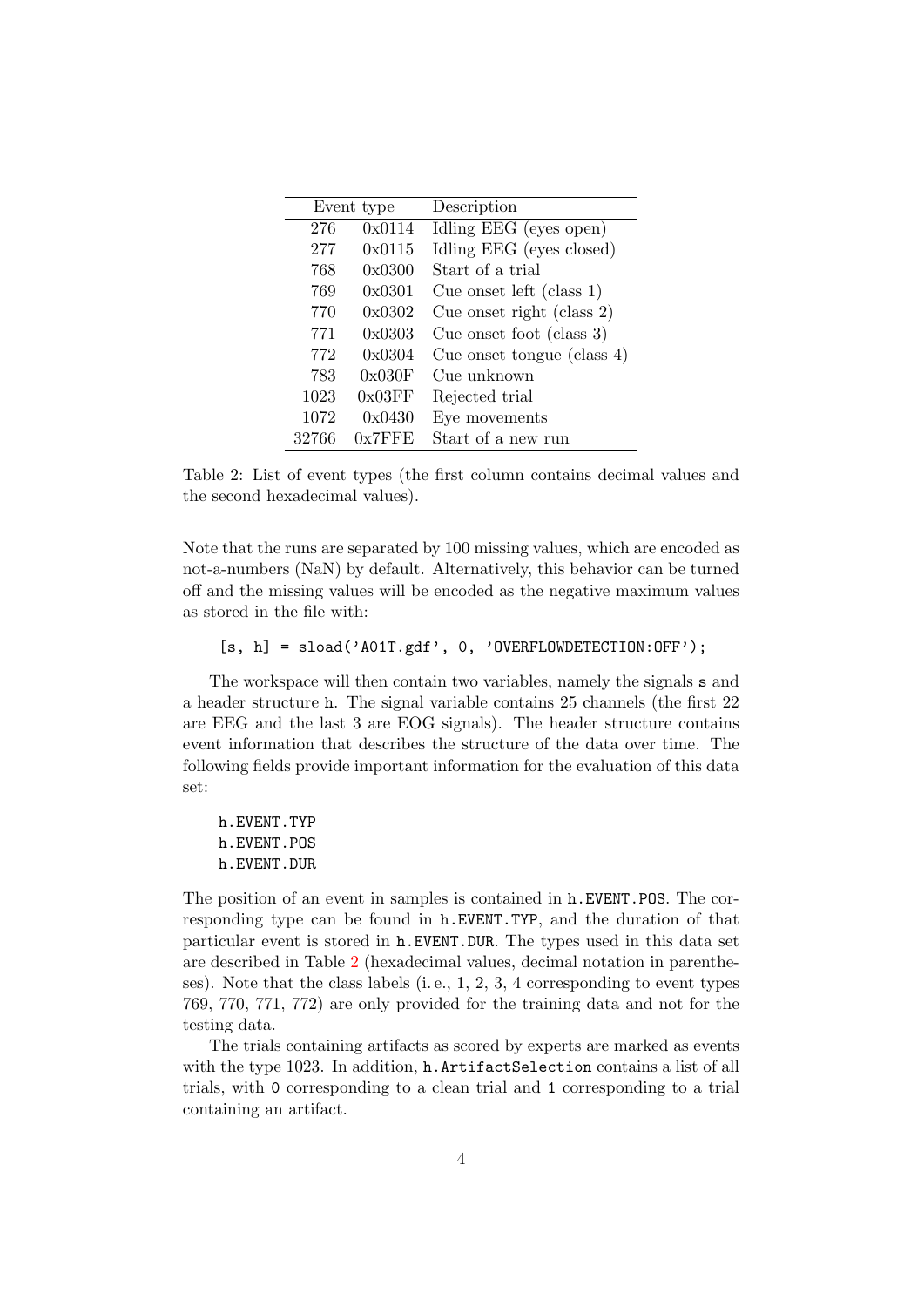In order to view the GDF files, the viewing and scoring application SigViewer v0.2 or higher (part of BioSig) can be used.

## Evaluation

Participants should provide a continuous classification output for each sample in the form of class labels  $(1, 2, 3, 4)$ , including labeled trials and trials marked as artifact. A confusion matrix will then be built from all artifactfree trials for each time point. From these confusion matrices, the time course of the accuracy as well as the kappa coefficient will be obtained [\[5\]](#page-5-2). The algorithm used for this evaluation will be provided in BioSig. The winner is the algorithm with the largest kappa value X.KAP00.

Due to the fact that the evaluation data sets will not be distributed until the end of the competition, the submissions must be programs that accept EEG data (the structure of this data must be the same as used in all training  $sets<sup>4</sup>$  $sets<sup>4</sup>$  $sets<sup>4</sup>$  as input and produce the aforementioned class label vector.

Since three EOG channels are provided, it is required to remove EOG artifacts before the subsequent data processing using artifact removal techniques such as highpass filtering or linear regression [\[4\]](#page-5-3). In order to enable the application of other correction methods, we have opted for a maximum transparency approach and provided the EOG channels; at the same time we request that artifacts do not influence the classification result.

All algorithms must be causal, meaning that the classification output at time k may only depend on the current and past samples  $x_k, x_{k-1}, \ldots, x_0$ . In order to check whether the causality criterion and the artifact processing requirements are fulfilled, all submissions must be open source, including all additional libraries, compilers, programming languages, and so on (for example, Octave/FreeMat,  $C_{++}$ , Python, ...). Note that submissions can also be written in the closed-source development environment MATLAB as long as the code is executable in Octave. Similarily, C++ programs can be written and compiled with a Microsoft or Intel compiler, but the code must also compile with  $g_{++}$ .

#### References

<span id="page-4-0"></span>[1] M. Fatourechi, A. Bashashati, R. K. Ward, G. E. Birch. EMG and EOG artifacts in brain computer interface systems: a survey. Clinical Neurophysiology 118, 480–494, 2007.

<span id="page-4-1"></span><sup>&</sup>lt;sup>4</sup>One evaluation data set is distributed from the beginning of the competition to enable participants to test their program and to ensure that it produces the desired output.